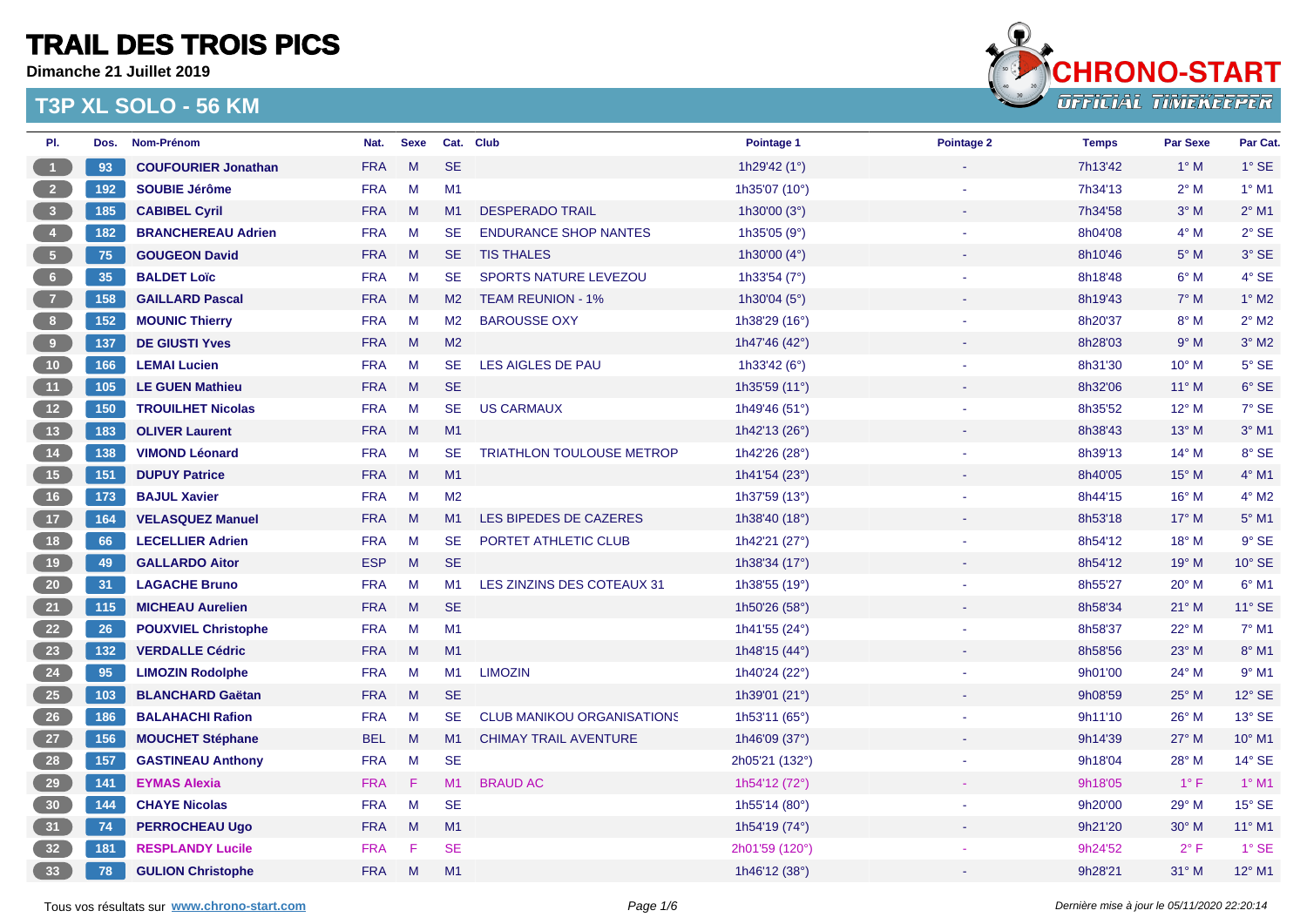**Dimanche 21 Juillet 2019**



| PI.             | Dos.        | Nom-Prénom                  | Nat.       | <b>Sexe</b> |                | Cat. Club                        | Pointage 1               | Pointage 2 | <b>Temps</b> | <b>Par Sexe</b> | Par Cat.            |
|-----------------|-------------|-----------------------------|------------|-------------|----------------|----------------------------------|--------------------------|------------|--------------|-----------------|---------------------|
| 34              | 193         | <b>MESSAGER Francois</b>    | <b>FRA</b> | M           | M <sub>2</sub> |                                  | 1h54'04 (69°)            |            | 9h31'18      | 32° M           | $5^\circ$ M2        |
| 35              | 172         | <b>GEEREBAERT Matthieu</b>  | <b>FRA</b> | M           | M1             | <b>URBAN RUNNERS ARCACHON</b>    | 1h48'12 (43°)            |            | 9h31'28      | 33° M           | $13^{\circ}$ M1     |
| 36              | 8           | <b>ODIER Florent</b>        | <b>FRA</b> | M           | <b>SE</b>      | MONTPELLIER START RUNNING        | 1h44'42 (30°)            |            | 9h31'50      | 34° M           | 16° SE              |
| 37              | 116         | <b>GIRARD Boris</b>         | <b>FRA</b> | M           | <b>SE</b>      |                                  | 1h45'23 (32°)            |            | 9h32'23      | 35° M           | $17^\circ$ SE       |
| 38              | 14          | <b>DARNEY Eric</b>          | <b>FRA</b> | M           | M1             |                                  | 1h38'06 (14°)            |            | 9h35'46      | 36° M           | $14^{\circ}$ M1     |
| 39              | 180         | <b>NAVARRO Florian</b>      | <b>FRA</b> | M           | <b>SE</b>      |                                  | 1h38'56 (20°)            |            | 9h35'59      | 37° M           | 18° SE              |
| 40              | 58          | <b>BOUTEL Quentin</b>       | <b>FRA</b> | M           | <b>SE</b>      |                                  | 1h47'29 (40°)            |            | 9h36'05      | 38° M           | $19°$ SE            |
| 41              | 97          | <b>ROUXEL Gael</b>          | <b>FRA</b> | M           | M1             | <b>S/L CA BRIVE</b>              | 1h37'51 (12°)            |            | 9h37'00      | 39° M           | $15^{\circ}$ M1     |
| 42              | 13          | <b>BOXBERGER Jérémy</b>     | <b>FRA</b> | M           | <b>SE</b>      |                                  | 1h38'26 (15°)            |            | 9h40'14      | $40^{\circ}$ M  | $20^\circ$ SE       |
| 43              | $\vert$ 1   | <b>LENOUVEL Jerome</b>      | <b>FRA</b> | M           | <b>SE</b>      | <b>COURIN A VEZIN</b>            | 1h50'10 (56°)            |            | 9h41'47      | 41° M           | 21° SE              |
| 44              | 48          | <b>ANDRE Benjamin</b>       | <b>FRA</b> | M           | <b>SE</b>      |                                  | 1h47'40 (41°)            |            | 9h41'49      | 42° M           | 22° SE              |
| 45              | 139         | <b>BRICAULT Philippe</b>    | <b>FRA</b> | M           | M <sub>2</sub> | <b>1000 PATTES VICQUOIS</b>      | 1h50'03 (55°)            |            | 9h41'49      | 43° M           | $6°$ M <sub>2</sub> |
| 46              | 199         | <b>LOMBARD Fabien</b>       | <b>FRA</b> | M           | M2             |                                  | 2h02'04 (122°)           |            | 9h42'44      | 44° M           | $7^\circ$ M2        |
| 47              | 40          | <b>COSTES Mathieu</b>       | <b>FRA</b> | M           | <b>SE</b>      |                                  | 1h55'09 (78°)            |            | 9h44'12      | 45° M           | 23° SE              |
| 48              | 38          | <b>MARTIN Jérôme</b>        | <b>FRA</b> | M           | M1             | <b>SAINT ELIX LOCATION</b>       | 1h59'13 (102°)           |            | 9h44'37      | 46° M           | $16^{\circ}$ M1     |
| 49              | 104         | <b>VENTURA Jorge</b>        | <b>POR</b> | M           | M1             |                                  | 1h48'21 (45°)            |            | 9h45'44      | 47° M           | 17° M1              |
| 50 <sub>2</sub> | 68          | <b>BOITEL Fabien</b>        | <b>FRA</b> | M           | <b>SE</b>      |                                  | 1h47'26 (39°)            |            | 9h46'29      | 48° M           | 24° SE              |
| 51              | 112         | <b>MARMOUGET Marc</b>       | <b>FRA</b> | M           | M1             | S/L A.C.M RUNNING CLUB           | 1h55'22 (84°)            |            | 9h49'33      | 49° M           | 18° M1              |
| 52              | 189         | <b>PILLOT Thierry</b>       | <b>FRA</b> | M           | M <sub>2</sub> | <b>TEAM RAIDLIGHT44</b>          | 1h49'42 (50°)            |            | 9h50'29      | $50^\circ$ M    | $8^\circ$ M2        |
| 53              | 77          | <b>PINNA Nawal</b>          | <b>FRA</b> | F           | <b>SE</b>      | CARTO32                          | 1h49'58 (54°)            |            | 9h51'06      | $3^{\circ}$ F   | $2°$ SE             |
| 54              | 176         | <b>PEDRO Clément</b>        | <b>FRA</b> | M           | <b>SE</b>      |                                  | 1h49'24 (48°)            |            | 9h53'31      | 51° M           | 25° SE              |
| 55              | 57          | <b>MARCAIS Laurent</b>      | <b>FRA</b> | M           | M1             | <b>RACING CLUB NANTAIS*</b>      | 1h46'04 (35 $^{\circ}$ ) |            | 9h58'09      | 52° M           | $19^{\circ}$ M1     |
| 56              | 62          | <b>GUERRAULT Laurie</b>     | <b>FRA</b> | F           | SE.            | <b>RACING CLUB NANTAIS*</b>      | 1h58'38 (98°)            |            | 9h58'10      | $4^{\circ}$ F   | 3° SE               |
| 57              | 187         | <b>SALENGROS Francois</b>   | <b>FRA</b> | M           | <b>SE</b>      |                                  | 2h00'59 (110°)           |            | 9h58'15      | $53^\circ$ M    | 26° SE              |
| 58              | 39          | <b>COLAS MARTIN Gaëlle</b>  | <b>FRA</b> | F           | M1             | <b>SAINT ELIX LOCATION</b>       | 1h59'17 (103°)           |            | 10h00'20     | $5^{\circ}$ F   | $2^{\circ}$ M1      |
| 59              | 18          | <b>BIAU Bernard</b>         | <b>FRA</b> | M           | M1             | <b>GRAND ANGOULEME ATHLETISM</b> | 1h49'17 $(47°)$          |            | 10h03'38     | 54° M           | 20° M1              |
| 60              | 70          | <b>GRIMAL Philippe</b>      | <b>FRA</b> | M           | M <sub>2</sub> | <b>PIEDS LURONS</b>              | 1h51'23 $(61°)$          |            | 10h06'26     | 55° M           | $9°$ M2             |
| 61              | 32          | <b>BOURNET Pierre</b>       | <b>FRA</b> | M           | M1             |                                  | 1h55'33 (87°)            |            | 10h07'55     | 56° M           | 21° M1              |
| 62              | $6^{\circ}$ | <b>VANBRABANT Sebastien</b> | <b>FRA</b> | M           | M1             | <b>RAID HOSTENS AVENTURE</b>     | 1h46'06 (36°)            |            | 10h09'44     | 57° M           | 22° M1              |
| 63              | 98          | <b>ROYER Julien</b>         | <b>FRA</b> | M           | <b>SE</b>      |                                  | 1h48'38 (46°)            |            | 10h11'10     | 58° M           | $27^\circ$ SE       |
| 64              | 85          | <b>ULMER Lionel</b>         | <b>FRA</b> | M           | M1             |                                  | 2h01'29 (118°)           |            | 10h11'37     | 59° M           | 23° M1              |
| 65              | 28          | <b>PILLEBOUT Thibaut</b>    | <b>FRA</b> | M           | <b>SE</b>      | PORTET ATHLETIC CLUB             | 1h51'35 (62°)            |            | 10h14'05     | 60° M           | 28° SE              |
| 66              | 9           | <b>LESAGE Nicolas</b>       | <b>FRA</b> | M           | <b>SE</b>      |                                  | 1h51'10 $(60^{\circ})$   |            | 10h15'21     | $61^\circ$ M    | 29° SE              |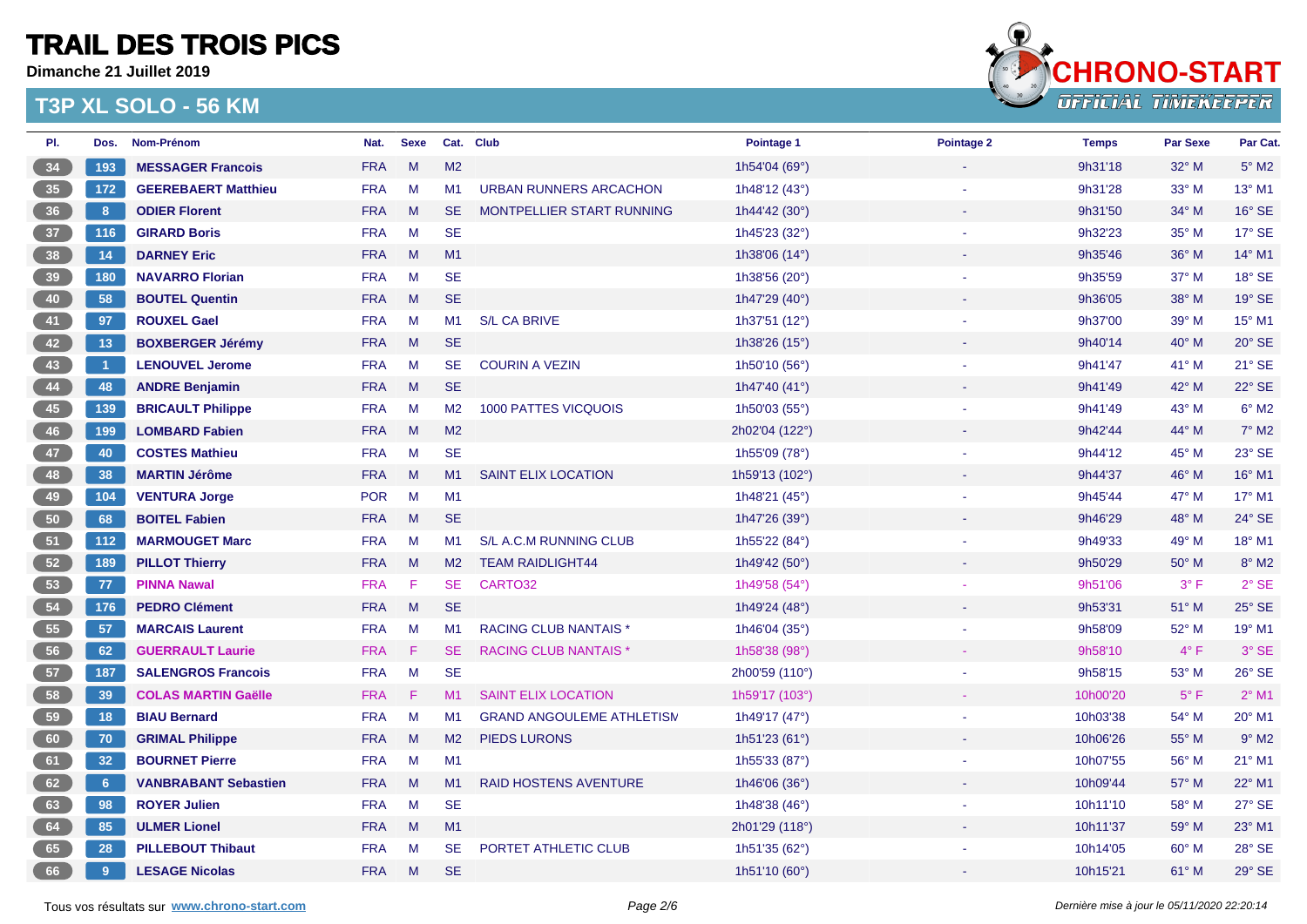**Dimanche 21 Juillet 2019**



| PI. | Dos.            | Nom-Prénom                   | Nat.       | <b>Sexe</b> |                | Cat. Club                     | Pointage 1     | Pointage 2 | <b>Temps</b> | <b>Par Sexe</b> | Par Cat.       |
|-----|-----------------|------------------------------|------------|-------------|----------------|-------------------------------|----------------|------------|--------------|-----------------|----------------|
| 67  | 36              | <b>LAURIN Delphine</b>       | <b>FRA</b> | F           | M1             | AJ AUXERRE SECTION MARATHO    | 1h59'13 (101°) |            | 10h18'13     | $6^{\circ}$ F   | $3°$ M1        |
| 68  | 160             | <b>PASQUIE Jérôme</b>        | <b>FRA</b> | M           | M1             | <b>EASYSPORT THOUY</b>        | 1h55'17 (82°)  |            | 10h18'16     | 62° M           | 24° M1         |
| 69  | 167             | <b>BLAZY Jerome</b>          | <b>FRA</b> | M           | M1             | <b>EASYSPORT THOUY</b>        | 1h55'16 (81°)  |            | 10h18'16     | 63° M           | 25° M1         |
| 70  | 100             | <b>IMHOFF Julien</b>         | <b>FRA</b> | M           | <b>SE</b>      | <b>MURET AC</b>               | 1h44'09 (29°)  |            | 10h20'35     | 64° M           | 30° SE         |
| 71  | 134             | <b>GILGERT Kevin</b>         | <b>FRA</b> | M           | SE.            | TEAM TERRE DE RUNNING         | 1h55'30 (86°)  |            | 10h22'37     | 65° M           | 31° SE         |
| 72  | 30 <sub>o</sub> | <b>CALDAS Carlos</b>         | <b>FRA</b> | M           | M2             |                               | 1h49'57 (53°)  |            | 10h26'12     | 66° M           | 10° M2         |
| 73  | 55              | <b>DELATTRE Jérôme</b>       | <b>FRA</b> | M           | <b>SE</b>      |                               | 1h55'46 (89°)  |            | 10h26'55     | 67° M           | 32° SE         |
| 74  | 5 <sub>5</sub>  | <b>MENOUX Anthony</b>        | <b>FRA</b> | M           | M1             |                               | 1h53'22 (66°)  |            | 10h28'44     | 68° M           | 26° M1         |
| 75  | 194             | <b>DERREY Mathieu</b>        | <b>FRA</b> | M           | M1             | <b>AIRBUS</b>                 | 1h54'07 (70°)  |            | 10h30'31     | 69° M           | $27^\circ$ M1  |
| 76  | 67              | <b>SICARD Thierry</b>        | <b>FRA</b> | M           | M <sub>2</sub> |                               | 2h01'20 (114°) |            | 10h31'52     | 70° M           | 11° M2         |
| 77  | 113             | <b>ISAZA VALENCIA Felipe</b> | COL        | M           | <b>SE</b>      |                               | 1h44'57 (31°)  |            | 10h32'46     | 71° M           | 33° SE         |
| 78  | 142             | <b>SOUMIER Celine</b>        | <b>FRA</b> | -F          | M1             | <b>COB</b>                    | 2h01'54 (119°) |            | 10h33'07     | $7^{\circ}$ F   | $4^{\circ}$ M1 |
| 79  | 131             | <b>DAUZATS David</b>         | <b>FRA</b> | M           | <b>SE</b>      |                               | 1h42'00 (25°)  |            | 10h36'28     | $72^{\circ}$ M  | 34° SE         |
| 80  | 118             | <b>RABAUD Sébastien</b>      | <b>FRA</b> | M           | M1             |                               | 1h45'56 (33°)  |            | 10h37'46     | 73° M           | 28° M1         |
| 81  | 190             | <b>RIMAILHO Joël</b>         | <b>FRA</b> | M           | M <sub>2</sub> |                               | 1h54'01 (68°)  |            | 10h40'42     | 74° M           | 12° M2         |
| 82  | 109             | <b>GAYRAUD Jean Philippe</b> | <b>FRA</b> | M           | M <sub>2</sub> |                               | 2h03'04 (127°) |            | 10h41'23     | 75° M           | 13° M2         |
| 83  | 84              | <b>BOHIN-MEYER Baptiste</b>  | <b>FRA</b> | M           | SE.            | <b>LES DAHUS</b>              | 2h07'09 (142°) |            | 10h42'43     | 76° M           | 35° SE         |
| 84  | 52              | <b>PERIE Francois</b>        | <b>FRA</b> | M           | M1             |                               | 2h10'08 (145°) |            | 10h47'35     | 77° M           | 29° M1         |
| 85  | 34              | <b>BEAUDA Jérome</b>         | <b>FRA</b> | M           | M1             | <b>CRBP</b>                   | 1h58'47 (99°)  |            | 10h51'20     | 78° M           | 30° M1         |
| 86  | 143             | <b>GUETROT Gerard</b>        | <b>FRA</b> | M           | M <sub>2</sub> | <b>COB</b>                    | 2h02'01 (121°) |            | 10h51'45     | 79° M           | 14° M2         |
| 87  | 153             | <b>BRUN Sylvie</b>           | <b>FRA</b> | -F          | M1             | <b>SAINT ASTIER TRIATHLON</b> | 1h58'14 (94°)  |            | 10h54'02     | $8^{\circ}$ F   | $5^{\circ}$ M1 |
| 88  | 154             | <b>MAJEK Fabrice</b>         | <b>FRA</b> | M           | M <sub>2</sub> |                               | 1h59'06 (100°) |            | 10h54'03     | 80° M           | 15° M2         |
| 89  | 195             | <b>LARROCHELLE Jean</b>      | <b>FRA</b> | M           | <b>SE</b>      |                               | 2h03'04 (128°) |            | 10h58'14     | 81° M           | 36° SE         |
| 90  | 29              | <b>DARBILLY David</b>        | <b>FRA</b> | M           | <b>SE</b>      |                               | 1h57'12 (91°)  |            | 10h59'27     | 82° M           | 37° SE         |
| 91  | 80              | <b>MAJOREL Julien</b>        | <b>FRA</b> | M           | <b>SE</b>      |                               | 1h55'52 (90°)  |            | 10h59'27     | 83° M           | 38° SE         |
| 92  | 106             | <b>MOTARD Michel</b>         | <b>FRA</b> | M           | M1             |                               | 2h05'38 (133°) |            | 10h59'35     | 84° M           | 31° M1         |
| 93  | 63              | <b>LE CANN Yann</b>          | <b>FRA</b> | M           | SE.            | <b>TUB</b>                    | 1h58'17 (95°)  |            | 10h59'56     | 85° M           | 39° SE         |
| 94  | 140             | <b>MEULET Philippe</b>       | <b>FRA</b> | M           | M <sub>2</sub> | PORTET ATHLETIC CLUB          | 1h55'01 (77°)  |            | 11h04'40     | 86° M           | 16° M2         |
| 95  | 73              | <b>PIETRI Laurent</b>        | <b>FRA</b> | M           | M1             | <b>US NATIXIS</b>             | 1h57'16 (93°)  |            | 11h06'32     | 87° M           | 32° M1         |
| 96  | 128             | <b>VEGLIO Mathieu</b>        | <b>FRA</b> | M           | <b>SE</b>      |                               | 1h55'13 (79°)  |            | 11h09'02     | 88° M           | 40° SE         |
| 97  | 45              | <b>DENUX Noelle</b>          | <b>FRA</b> | F           | M1             | PORTET ATHLETIC CLUB          | 2h01'04 (112°) |            | 11h09'49     | $9^\circ$ F     | 6° M1          |
| 98  | 159             | <b>SERNIGUET Claire</b>      | <b>FRA</b> | F           | M <sub>1</sub> | LES PIEDS LURONS DE ST JEAN   | 2h12'43 (155°) |            | 11h09'50     | $10^{\circ}$ F  | $7^\circ$ M1   |
| 99  | 44              | <b>ROUX-DELAGARDE Adrien</b> | <b>FRA</b> | M           | <b>SE</b>      |                               | 1h54'48 (75°)  |            | 11h10'06     | 89° M           | 41° SE         |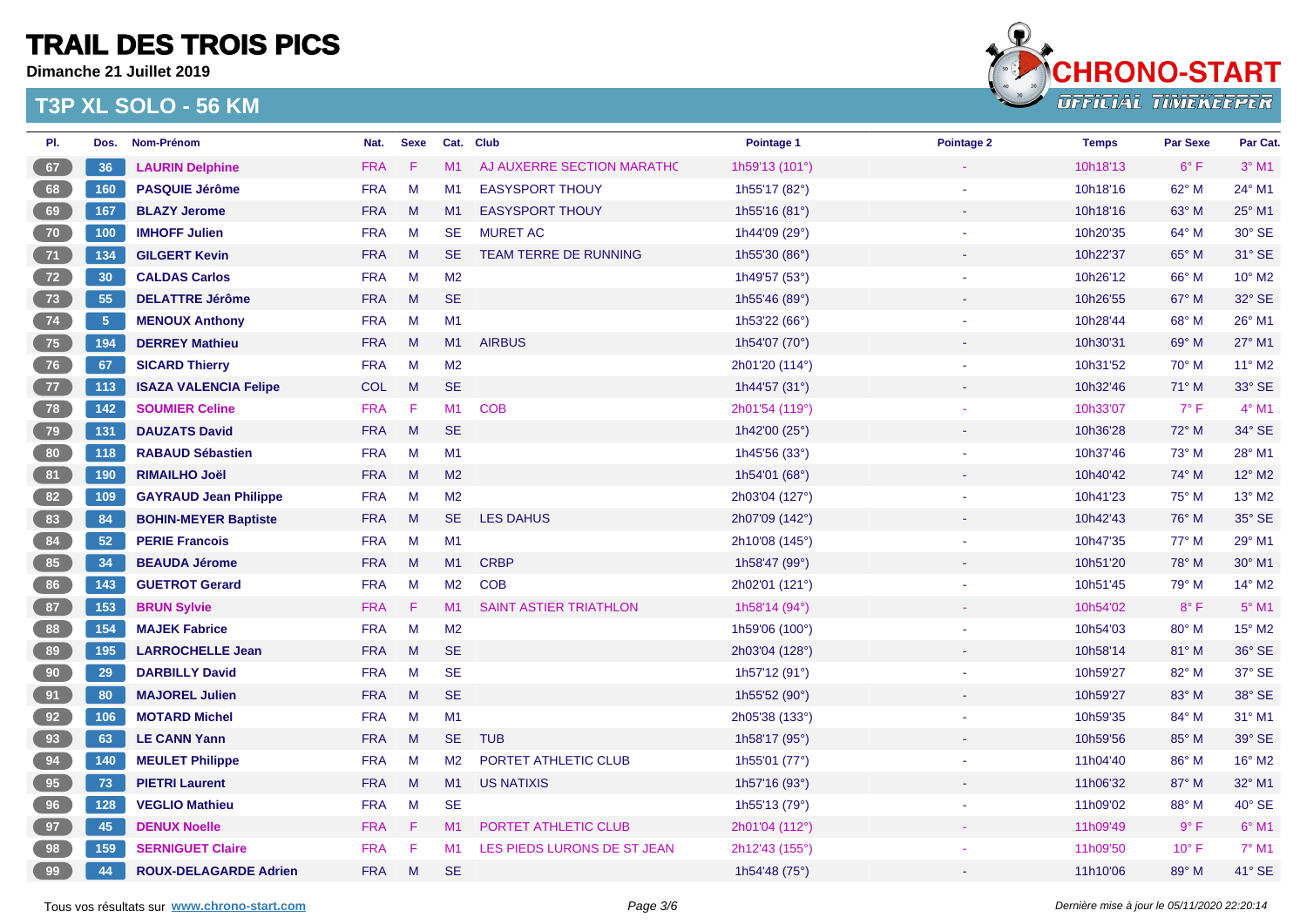**Dimanche 21 Juillet 2019**



| PI.                                                 | Dos.                 | Nom-Prénom                      | Nat.       | <b>Sexe</b> |                | Cat. Club                   | Pointage 1     | Pointage 2 | <b>Temps</b> | <b>Par Sexe</b> | Par Cat.        |
|-----------------------------------------------------|----------------------|---------------------------------|------------|-------------|----------------|-----------------------------|----------------|------------|--------------|-----------------|-----------------|
| (100)                                               | 33                   | <b>MARIN Jerome</b>             | <b>FRA</b> | M           | M <sub>2</sub> |                             | 2h01'23 (115°) |            | 11h14'50     | $90^\circ$ M    | $17^\circ$ M2   |
| 101                                                 | 46                   | <b>TONNA Mathieu</b>            | <b>FRA</b> | M           | <b>SE</b>      |                             | 2h01'23 (116°) |            | 11h15'33     | $91^\circ$ M    | 42° SE          |
| $\begin{array}{c} 102 \end{array}$                  | 129                  | <b>VIGUIER Alexandre</b>        | <b>FRA</b> | M           | <b>SE</b>      | <b>CONTINENTAL</b>          | 1h57'13 (92°)  |            | 11h15'51     | 92° M           | 43° SE          |
| $103$                                               | 3 <sup>°</sup>       | <b>VIDAL Claude</b>             | <b>FRA</b> | M           | M2             | LES GALOPINS DU CAGIRE      | 1h55'34 (88°)  |            | 11h17'06     | $93^\circ$ M    | 18° M2          |
| 104                                                 | 54                   | <b>PAYRASTRE Christelle</b>     | <b>FRA</b> | F           | M1             |                             | 2h05'48 (137°) |            | 11h19'06     | 11°F            | 8° M1           |
| $105$                                               | 37                   | <b>LACARRERE Clément</b>        | <b>FRA</b> | M           | <b>SE</b>      |                             | 2h00'58 (109°) |            | 11h20'17     | $94^\circ$ M    | 44° SE          |
| 106                                                 | 168                  | <b>LECYSYN Nicolas</b>          | <b>FRA</b> | M           | M1             |                             | 2h07'21 (143°) |            | 11h21'52     | 95° M           | 33° M1          |
| $107$                                               | 43                   | <b>VANBRABANT Florence</b>      | <b>FRA</b> | -F.         | M1             | US ET CULTURELLE SAUCATAISE | 2h03'56 (130°) |            | 11h22'51     | $12^{\circ}$ F  | $9°$ M1         |
| (108)                                               | 41                   | <b>DE SAINT GILLES François</b> | <b>FRA</b> | M           | <b>SE</b>      |                             | 1h52'59 (64°)  |            | 11h29'50     | 96° M           | 45° SE          |
| 109                                                 | 171                  | <b>COLOMBO Thomas</b>           | <b>ITA</b> | M           | <b>SE</b>      | PORTET ATHLETIC CLUB        | 2h00'15 (106°) |            | 11h35'25     | $97^\circ$ M    | 46° SE          |
| $\begin{array}{c} \n \overline{110} \\ \end{array}$ | 50                   | <b>SERRA Patrice</b>            | <b>FRA</b> | M           | M1             | PORTET ATHLETIC CLUB        | 2h01'02 (111°) |            | 11h35'25     | $98^\circ$ M    | 34° M1          |
| (111)                                               | 111                  | <b>FLAMBEAUX Charlotte</b>      | <b>FRA</b> | $\mathsf F$ | M1             |                             | 2h03'36 (129°) |            | 11h36'56     | $13^{\circ}$ F  | 10° M1          |
| (112)                                               | 162                  | <b>NOWAK Marc</b>               | <b>FRA</b> | M           | <b>SE</b>      | LES RUNNERS DU DIMANCHE     | 2h05'42 (134°) |            | 11h39'01     | 99° M           | 47° SE          |
| (113)                                               | 191                  | <b>FERFOGNIA Véronique</b>      | <b>FRA</b> | F.          | M <sub>2</sub> |                             | 2h12'49 (158°) |            | 11h39'03     | $14^{\circ}$ F  | $1^\circ$ M2    |
| (114)                                               | 147                  | <b>CHOMETTE Nicolas</b>         | <b>FRA</b> | M           | M1             | PORTET ATHLETIC CLUB        | 2h00'30 (107°) |            | 11h40'58     | 100° M          | 35° M1          |
| (115)                                               | 179                  | <b>QUEGUINER Patrick</b>        | <b>FRA</b> | M           | M <sub>2</sub> |                             | 1h49'42 (49°)  |            | 11h45'55     | 101° M          | 19° M2          |
| (116)                                               | 91                   | <b>HAMON Sylvain</b>            | <b>FRA</b> | M           | <b>SE</b>      |                             | 1h52'04 (63°)  |            | 11h47'33     | 102° M          | 48° SE          |
| (117)                                               | 200                  | <b>SCHMITT Olivier</b>          | <b>FRA</b> | M           | M1             |                             | 1h54'58 (76°)  |            | 11h51'15     | 103° M          | 36° M1          |
| (118)                                               | 71                   | <b>SORIGNET Quentin</b>         | <b>FRA</b> | M           | <b>SE</b>      |                             | 2h05'48 (138°) |            | 11h55'02     | $104^\circ$ M   | 49° SE          |
| (119)                                               | $\blacktriangleleft$ | <b>CAREY Greg</b>               | <b>GBR</b> | M           | M1             |                             | 2h00'13 (105°) |            | 11h55'23     | 105° M          | 37° M1          |
| $120$                                               | 196                  | <b>VEYSSEYRE Patrick</b>        | <b>FRA</b> | M           | M2             | SA TOULOUSE UC              | 2h00'09 (104°) |            | 11h55'30     | 106° M          | $20^\circ$ M2   |
| $121$                                               | 188                  | <b>DAMOUR Sebastien</b>         | <b>FRA</b> | M           | M1             |                             | 1h55'20 (83°)  |            | 11h59'31     | 107° M          | 38° M1          |
| 122                                                 | 127                  | <b>LAFUENTE Soraya</b>          | <b>FRA</b> | -F.         | M1             |                             | 2h11'45 (150°) |            | 12h00'41     | $15^{\circ}$ F  | $11^{\circ}$ M1 |
| $123$                                               | 51                   | <b>SALORT Xavier</b>            | <b>FRA</b> | M           | M1             | <b>SALORT</b>               | 1h58'33 (96°)  |            | 12h02'11     | 108° M          | 39° M1          |
| $124$                                               | 59                   | <b>DAMMAN Elise</b>             | <b>FRA</b> | -F.         | <b>SE</b>      |                             | 2h11'51 (153°) |            | 12h02'26     | $16^{\circ}$ F  | 4° SE           |
| $125$                                               | 108                  | <b>FREITAG Michael</b>          | <b>GER</b> | M           | M1             |                             | 2h18'13 (170°) |            | 12h02'28     | 109° M          | 40° M1          |
| $126$                                               | 198                  | <b>HONORE Thomas</b>            | <b>FRA</b> | M           | <b>SE</b>      |                             | 2h11'45 (151°) |            | 12h02'50     | $110^\circ$ M   | 50° SE          |
| 127                                                 | 83                   | <b>BES Jérôme</b>               | <b>FRA</b> | M           | M1             |                             | 2h02'57 (126°) |            | 12h03'43     | $111^\circ$ M   | 41° M1          |
| 128                                                 | 133                  | <b>CHATELET Gwenael</b>         | <b>FRA</b> | M           | M1             |                             | 2h02'53 (124°) |            | 12h03'44     | $112^{\circ}$ M | 42° M1          |
| $129$                                               | 69                   | <b>DEMOUSTIER Christophe</b>    | <b>FRA</b> | M           | <b>SE</b>      | <b>TOCATS DEL CIM</b>       | 2h02'54 (125°) |            | 12h03'45     | $113^\circ$ M   | 51° SE          |
| (130)                                               | 24                   | <b>CHIGNAGUET David</b>         | <b>FRA</b> | M           | <b>SE</b>      |                             | 1h50'35 (59°)  |            | 12h07'26     | $114^\circ$ M   | 52° SE          |
| (131)                                               | 42                   | <b>ALZURIA Ambre</b>            | <b>FRA</b> | F           | M1             |                             | 2h13'54 (167°) |            | 12h08'01     | $17^{\circ}$ F  | 12° M1          |
| (132)                                               | 135                  | <b>PORTE Grégory</b>            | <b>FRA</b> | M           | M <sub>2</sub> |                             | 2h12'51 (159°) |            | 12h08'02     | 115° M          | $21^{\circ}$ M2 |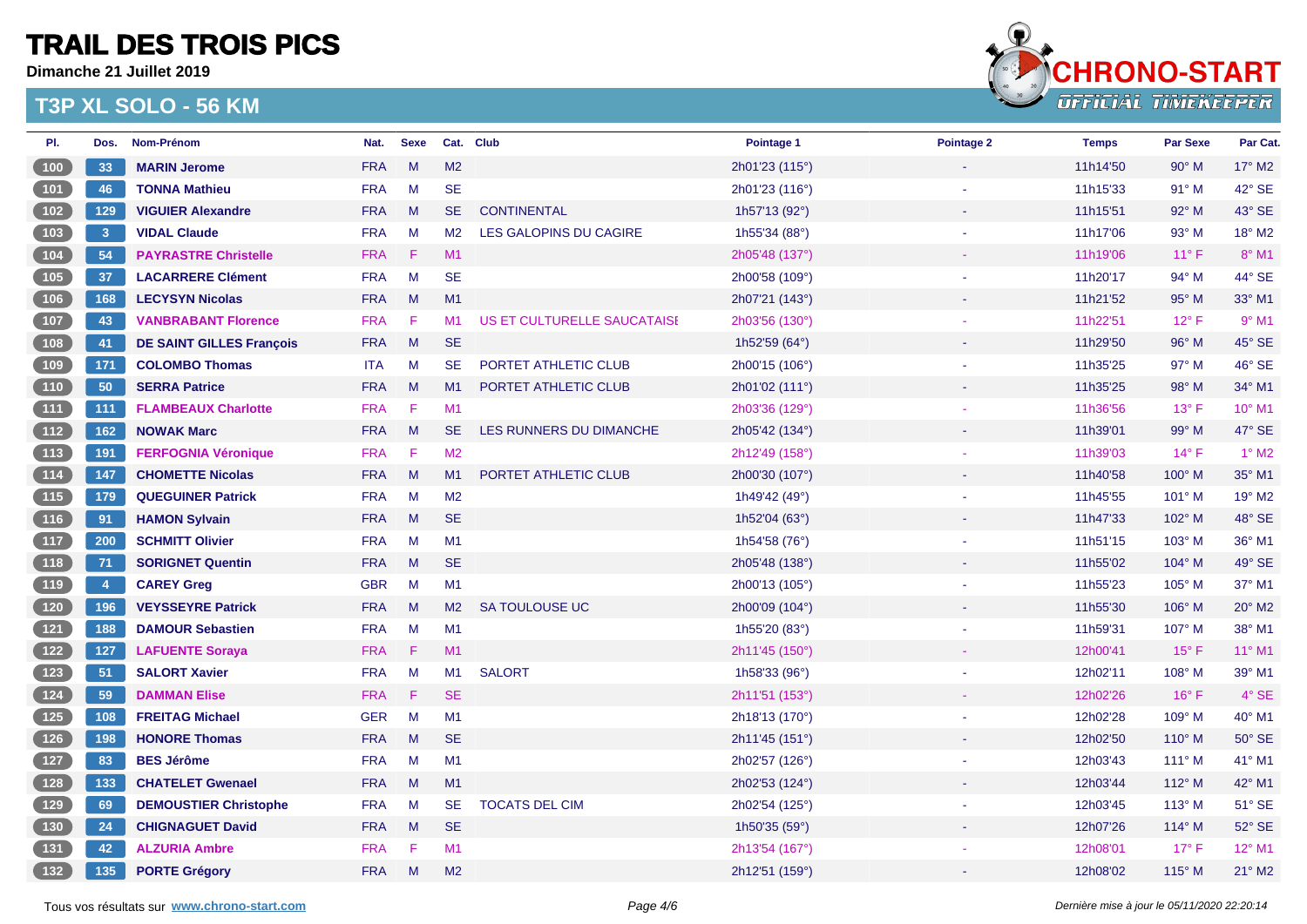**Dimanche 21 Juillet 2019**



| PI.           | Dos.           | Nom-Prénom                   | Nat.       | <b>Sexe</b> |                | Cat. Club                   | Pointage 1            | Pointage 2 | <b>Temps</b> | <b>Par Sexe</b> | Par Cat.        |
|---------------|----------------|------------------------------|------------|-------------|----------------|-----------------------------|-----------------------|------------|--------------|-----------------|-----------------|
| (133)         | 120            | <b>SORIGNET Anaelle</b>      | <b>FRA</b> | F           | <b>SE</b>      |                             | 2h19'17 (171°)        |            | 12h15'58     | $18^{\circ}$ F  | $5^\circ$ SE    |
|               | 86             | <b>ROUVIERE Jérôme</b>       | <b>FRA</b> | M           | M <sub>1</sub> | <b>TEAM GLOBETRAILERS</b>   | 2h13'50 (166°)        |            | 12h21'24     | $116^\circ$ M   | 43° M1          |
| 135           | 87             | <b>ROUVIERE Agathe</b>       | <b>FRA</b> | F.          | M <sub>1</sub> | <b>TEAM GLOBETRAILERS</b>   | 2h13'47 (165°)        |            | 12h21'25     | $19^\circ$ F    | 13° M1          |
| $136$         | 101            | <b>MASSON Françoise</b>      | <b>FRA</b> | $\mathsf F$ | M1             |                             | 2h02'47 (123°)        |            | 12h25'17     | $20^{\circ}$ F  | 14° M1          |
| $\boxed{137}$ | 114            | <b>ISAZA Alberto</b>         | <b>COL</b> | M           | M <sub>2</sub> |                             | 2h01'25 (117°)        |            | 12h26'29     | 117° M          | 22° M2          |
| $138$         | 197            | <b>SAINT ROMANE Marcel</b>   | <b>FRA</b> | M           | M4             |                             | 2h24'56 (177°)        |            | 12h42'21     | $118^\circ$ M   | $1^\circ$ M4    |
| 139           | 96             | <b>MARIEL François</b>       | <b>FRA</b> | M           | M1             | <b>S/L CA BRIVE</b>         | 2h11'50 (152°)        |            | 12h42'35     | $119^\circ$ M   | 44° M1          |
| $140$         | 163            | <b>GAILLARD France.may</b>   | <b>FRA</b> | F           | M <sub>2</sub> |                             | 2h23'38 (174°)        |            | 12h48'53     | $21°$ F         | $2^{\circ}$ M2  |
| (141)         | $\overline{7}$ | <b>REYNAUD Pascal</b>        | <b>FRA</b> | M           | M <sub>2</sub> | <b>RAPETOU</b>              | 2h05'47 (135°)        |            | 12h53'18     | 120° M          | $23^\circ$ M2   |
| $142$         | 170            | <b>ANTOINE Gérard</b>        | <b>FRA</b> | M           | M <sub>3</sub> |                             | 2h12'47 (156°)        |            | 13h00'41     | $121^\circ$ M   | $1^\circ$ M3    |
| 143           | $\overline{2}$ | <b>WAI TENG Lew</b>          | <b>SIN</b> | $\mathsf F$ | M1             |                             | 2h13'28 (162°)        |            | 13h00'42     | 22°F            | 15° M1          |
| $144$         | 117            | <b>ROBERT Nicolas</b>        | <b>FRA</b> | M           | <b>SE</b>      |                             | 2h15'27 (168°)        |            | 13h00'44     | 122° M          | 53° SE          |
| 145           | 72             | <b>AMELINE Kevin</b>         | <b>FRA</b> | M           | <b>SE</b>      |                             | 2h11'10 (149°)        |            | 13h10'22     | $123^\circ$ M   | $54^{\circ}$ SE |
|               | 88             | <b>RANNOU Julien</b>         | <b>FRA</b> | M           | M <sub>1</sub> | <b>PRINCES NOIRS</b>        | 2h10'37 (146°)        |            | 13h16'02     | $124^\circ$ M   | 45° M1          |
| 147           | 89             | <b>SERINE Fabienne</b>       | <b>FRA</b> | F           | M1             | <b>PRINCES NOIRS</b>        | 2h10'45 (147°)        |            | 13h16'04     | $23^\circ$ F    | 16° M1          |
| $148$         | 148            | <b>GIACOMETTI Walter</b>     | <b>FRA</b> | M           | M <sub>3</sub> |                             | 2h21'54 (173°)        |            | 13h18'45     | 125° M          | $2^{\circ}$ M3  |
| (149)         | 22             | <b>VIATGE Ghislain</b>       | <b>FRA</b> | M           | M2             | <b>TEAM FIFOUNET</b>        | 2h12'53 (160°)        |            | 13h18'45     | $126^\circ$ M   | 24° M2          |
| 150           | 79             | <b>HAN KWAN Eric</b>         | <b>FRA</b> | M           | M <sub>2</sub> |                             | 2h15'32 (169°)        |            | 13h23'00     | 127° M          | 25° M2          |
| (151)         | 94             | <b>BONNAFOUS David</b>       | <b>FRA</b> | M           | M1             |                             | 2h27'08 (179°)        |            | 13h27'04     | $128^\circ$ M   | 46° M1          |
| $152$         | 61             | <b>MAGNIN Guy</b>            | <b>FRA</b> | M           | M <sub>2</sub> |                             | 2h32'52 (181°)        |            | 13h37'34     | $129^\circ$ M   | 26° M2          |
| 153           | 124            | <b>ELLENA Charlotte</b>      | <b>FRA</b> | F           | <b>SE</b>      |                             | 2h09'53 (144°)        |            | 13h41'48     | 24°F            | 6° SE           |
| $154$         | 146            | <b>CAU Monique</b>           | <b>FRA</b> | F.          | M <sub>1</sub> | <b>CAROUX X-TRAIL</b>       | 2h35'41 (182°)        |            | 13h55'04     | $25^{\circ}$ F  | $17^{\circ}$ M1 |
| 155           | 155            | <b>CLERMONT Adeline</b>      | <b>FRA</b> | F.          | <b>SE</b>      | <b>CLERMONT</b>             | 2h26'06 (178°)        |            | 13h55'04     | $26^{\circ}$ F  | $7^\circ$ SE    |
| DNF           | 23             | <b>DUHALDE Thomas</b>        | <b>FRA</b> | M           | <b>SE</b>      | <b>TEAM KIWAMI</b>          | 1h34'38 $(8^{\circ})$ |            |              | Abandon         |                 |
| DNF           | 165            | <b>GRAVE Reynald</b>         | <b>FRA</b> | M           | M2             | ACP <sub>11</sub>           | 2h05'59 (139°)        |            |              | Abandon         |                 |
| <b>DNF</b>    | 110            | <b>CICERO Benoit</b>         | <b>FRA</b> | M           | <b>SE</b>      | <b>S/L GINESTAS X TRAIL</b> | 1h29'44 (2°)          |            |              | Abandon         |                 |
| DNF           | 175            | <b>THEUNYNCK Lode</b>        | <b>BEL</b> | M           | M1             | <b>TRAILODGE</b>            | 1h54'01 (67°)         |            |              | Abandon         |                 |
| <b>DNF</b>    | 136            | <b>PICAROUGNE Luc</b>        | <b>FRA</b> | M           | <b>SE</b>      | PORTET ATHLETIC CLUB        | 1h58'35 (97°)         |            |              | Abandon         |                 |
| DNF           | 19             | <b>COTTIN Pierre</b>         | <b>FRA</b> | M           | <b>SE</b>      |                             | 2h01'17 (113°)        |            |              | Abandon         |                 |
| DNF           | 174            | <b>BERTAUD Frederic</b>      | <b>FRA</b> | M           | M <sub>2</sub> |                             | 1h54'15 (73°)         |            |              | Abandon         |                 |
| DNF           | 12             | <b>VANBRABANT Remi</b>       | <b>FRA</b> | M           | M1             | S/L SA GAZINET CESTAS       | 2h05'48 (136°)        |            |              | Abandon         |                 |
| DNF           | 76             | <b>ROUGEOREILLE Stéphane</b> | <b>FRA</b> | M           | M1             |                             | 2h24'45 (176°)        |            |              | Abandon         |                 |
| <b>DNF</b>    | 47             | <b>TEREYGEOL Laurent</b>     | <b>FRA</b> | M           | M1             |                             | 2h13'32 (163°)        |            |              | Abandon         |                 |